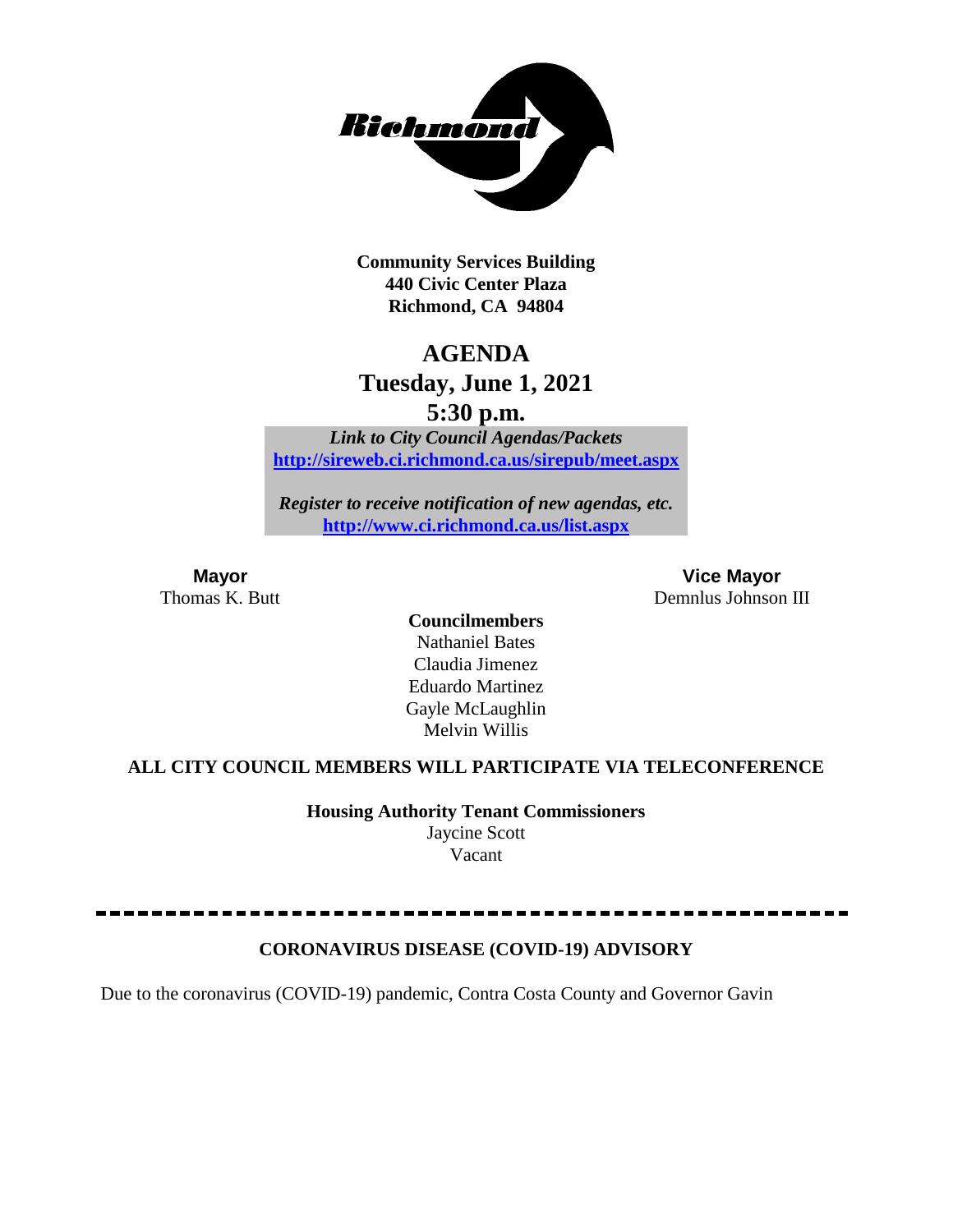Newsom have issued multiple orders requiring sheltering in place, social distancing, and reduction of person-to-person contact. Accordingly, Governor Gavin Newsom has issued executive orders that allow cities to hold public meetings via teleconferencing. Both **<https://www.coronavirus.cchealth.org/>** and **[http://www.ci.richmond.ca.us/3914/Richmond-](http://www.ci.richmond.ca.us/3914/Richmond-Coronavirus-Info)[Coronavirus-Info](http://www.ci.richmond.ca.us/3914/Richmond-Coronavirus-Info)** provide updated coronavirus information.

DUE TO THE SHELTER IN PLACE ORDERS, attendance at the City of Richmond City Council meeting will be limited to Council members, essential City of Richmond staff, and members of the news media. Public comment will be confined to items appearing on the agenda and will be limited to the methods provided below. Consistent with Executive Order N-29-20, this meeting will utilize teleconferencing only. The following provides information on how the public can participate in this meeting.

#### **How to watch the meeting from home:**

- 1. KCRT Comcast Channel 28 or AT&T Uverse Channel 99
- 2. Livestream online at<http://www.ci.richmond.ca.us/3178/KCRT-Live>

# **Public comment may be submitted by mail, email and/or Zoom video conference in the manner that follows; provided that no member of the public may submit more than one verbal comment per agenda item.**

- **1.** Via mail received by 1:00 p.m. the day of the meeting, sent to 450 Civic Center Plaza, 3rd Floor, Office of the Clerk, Richmond, CA 94804.
- **2.** Via email to [cityclerkdept@ci.richmond.ca.us](mailto:cityclerkdept@ci.richmond.ca.us) by 1:00 p.m. the day of the meeting.

Emails *MUST* contain in the subject line 1) public comments – Open Session prior to Closed Session; 2) public comments – Open Forum; or 3) public comments agenda item  $#$ [include the agenda item number]. All such email will be posted on-line and emailed to the City Council before the meeting is called to order. **No individual email will be read into the record. Due to the high volume of emails received, emails that do not contain the correct identifying information in the subject line may be overlooked and may not become part of the record. Email received after 1:00 p.m. will be posted on-line following the meeting as part of the supplemental materials attached to the meeting minutes.**

**3.** Via Zoom by video conference or by phone using the following link/call-in numbers – for Open Session and City Council:

**Please click the link below to join the webinar: <https://zoom.us/j/99312205643?pwd=MDdqNnRmS2k4ZkRTOWhlUldQOUF1Zz09> Passcode: ccmeeting**

**Or iPhone one-tap: US: +16699006833,,99312205643# or +13462487799,,99312205643# Or Telephone: Dial (for higher quality, dial a number based on your current location):**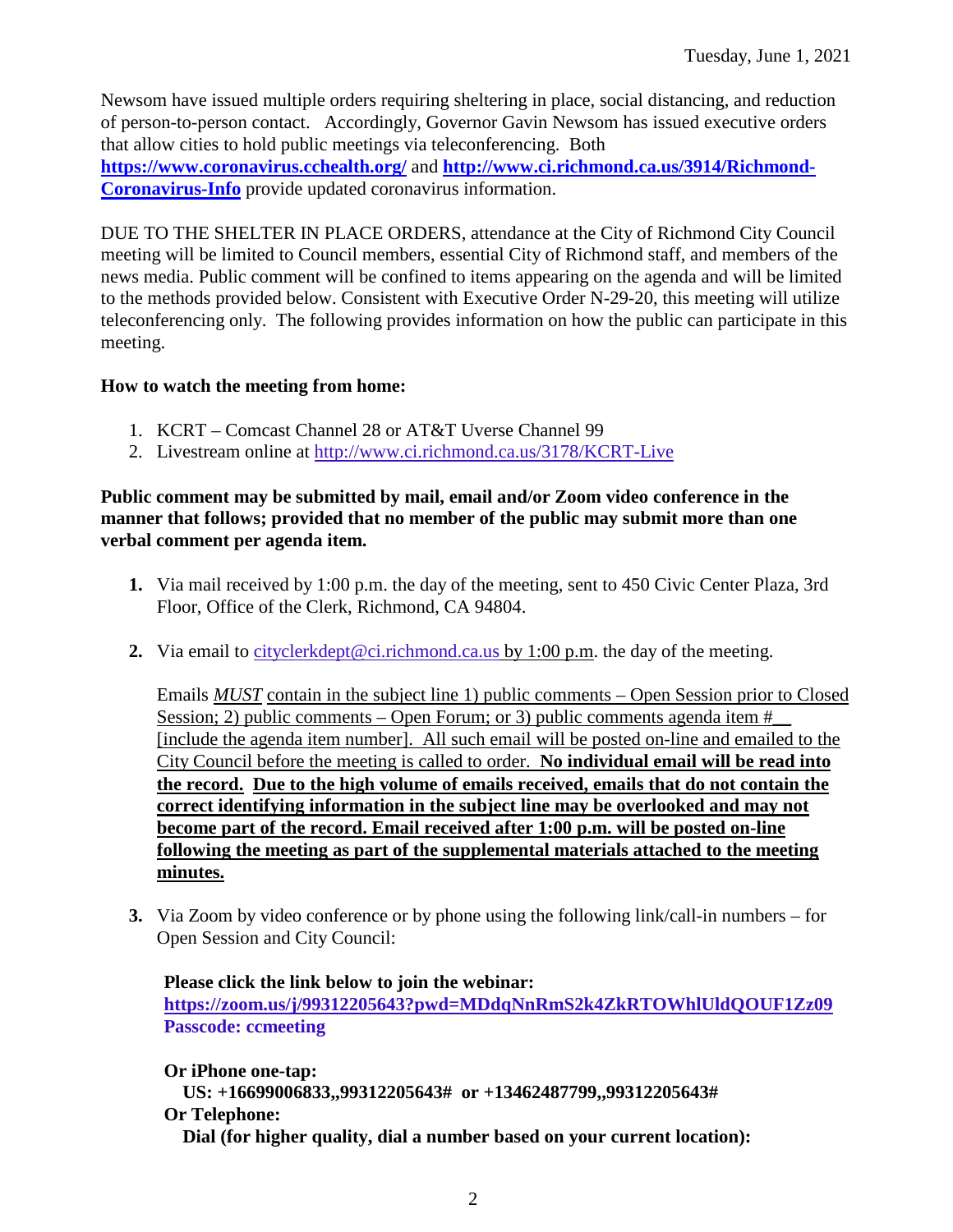#### Tuesday, June 1, 2021 **US: +1 669 900 6833 or +1 346 248 7799 or +1 253 215 8782 or +1 312 626 6799 or +1 929 205 6099 or +1 301 715 8592 Webinar ID: 993 1220 5643**

International numbers available: <https://zoom.us/u/aehrwCgISx>

a. To comment by video conference, click on the Participants button at the bottom of your screen and select the "Raise Your Hand" button to request to speak when Public Comment is being asked for. Speakers will be called upon in the order they select the "Raise Your Hand" feature. When called upon, press the unmute button. After the allotted time, you will then be re-muted.  $**$ 

b. To comment by phone, you will be prompted to "Raise Your Hand" by pressing "**\*9**" to request to speak when Public Comment is asked for. When called upon, you will be asked to unmuted by pressing \*6. After the allotted time, you will then be re-muted. Instructions of how to raise your hand by phone are available at:

[https://support.zoom.us/hc/en-us/articles/201362663 -Joining-a-meeting-by-phone.](https://support.zoom.us/hc/en-us/articles/201362663) \*\*

# \*\***The mayor will announce the agenda item number and open public comment when appropriate. Individuals who would like to address the Council should raise their hand. The mayor will close public comment when public comment is concluded**.

**Open Forum for Public Comment:** Individuals who would like to address the City Council on matters not listed on the agenda or on items remaining on the consent calendar may do so under Open Forum.

*The City cannot guarantee that its network and/or the site will be uninterrupted. To ensure that the City Council receives your comments, you are strongly encouraged to submit your comments in writing in advance of the meeting.* 

#### **Record of all public comments:**

All public comments will be considered a public record, put into the official meeting record. All public comments will be available after the meeting as supplemental materials and will be posted as an attachment to the meeting minutes when the minutes are posted: [http://www.ci.richmond.ca.us/Archive.aspx?AMID=31.](http://www.ci.richmond.ca.us/Archive.aspx?AMID=31)

# **Procedures for Removing Consent Calendar Items from the Consent Calendar**

Councilmembers and members of the public who wish to remove an item from the consent calendar must comply with the following procedures in order to remove an item from the consent calendar:

- 1. Telephone or email a City staff member who has knowledge of the subject matter by 2:00 p.m. on the day of meeting. Any staff member shown as an author of the agenda report for the particular item has knowledge of the subject matter and may be called.
- 2. Inform the City Clerk's Office by email at [cityclerkdept@ci.richmond.ca.us](mailto:cityclerkdept@ci.richmond.ca.us) or by phone at 510-620-6513, ext. 9, by 3:00 p.m. that they discussed the matter with staff with knowledge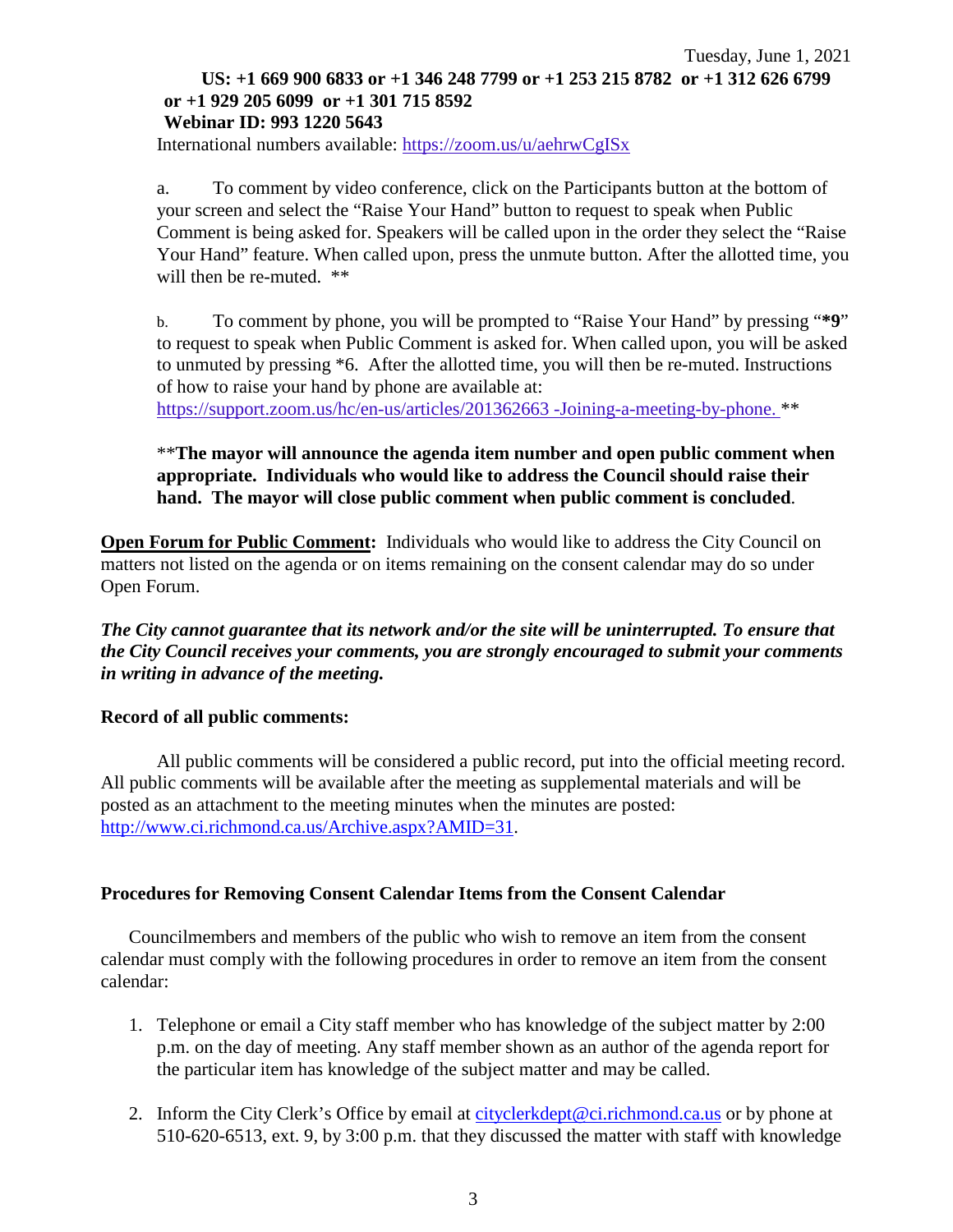Tuesday, June 1, 2021 of the subject matter and that such Councilmember or member of the public, nonetheless, desires the item to be removed from the consent calendar for discussion.

Staff will be informed by the City Clerk's Office as soon as reasonably practicable after notice of the request to remove the item from the consent calendar. Staff may attend the meeting remotely.

### **Accessibility for Individuals with Disabilities**

Upon request, the City will provide for written agenda materials in appropriate alternative formats, or disability-related modification or accommodation, including auxiliary aids or services and sign language interpreters, to enable individuals with disabilities to participate in and provide comments at/related to public meetings. Please submit a request, including your name, phone number and/or email address, and a description of the modification, accommodation, auxiliary aid, service or alternative format requested at least two days before the meeting. Requests should be emailed to [cityclerkdept@ci.richmond.ca.us](mailto:cityclerkdept@ci.richmond.ca.us) or submitted by phone at 510-620-6513, ext. 9, or 510-620-6509. Requests made by mail to City Clerk's Office, City Council meeting, 450 Civic Center Plaza, Richmond, CA 94804 must be received at least two days before the meeting. Requests will be granted whenever possible and resolved in favor of accessibility.

# **Effect of Advisory on In-person public participation**

During the pendency of the Executive Order N-29-20, the language in this Advisory portion of the agenda supersedes any language below in the meeting procedures contemplating in-person public comment.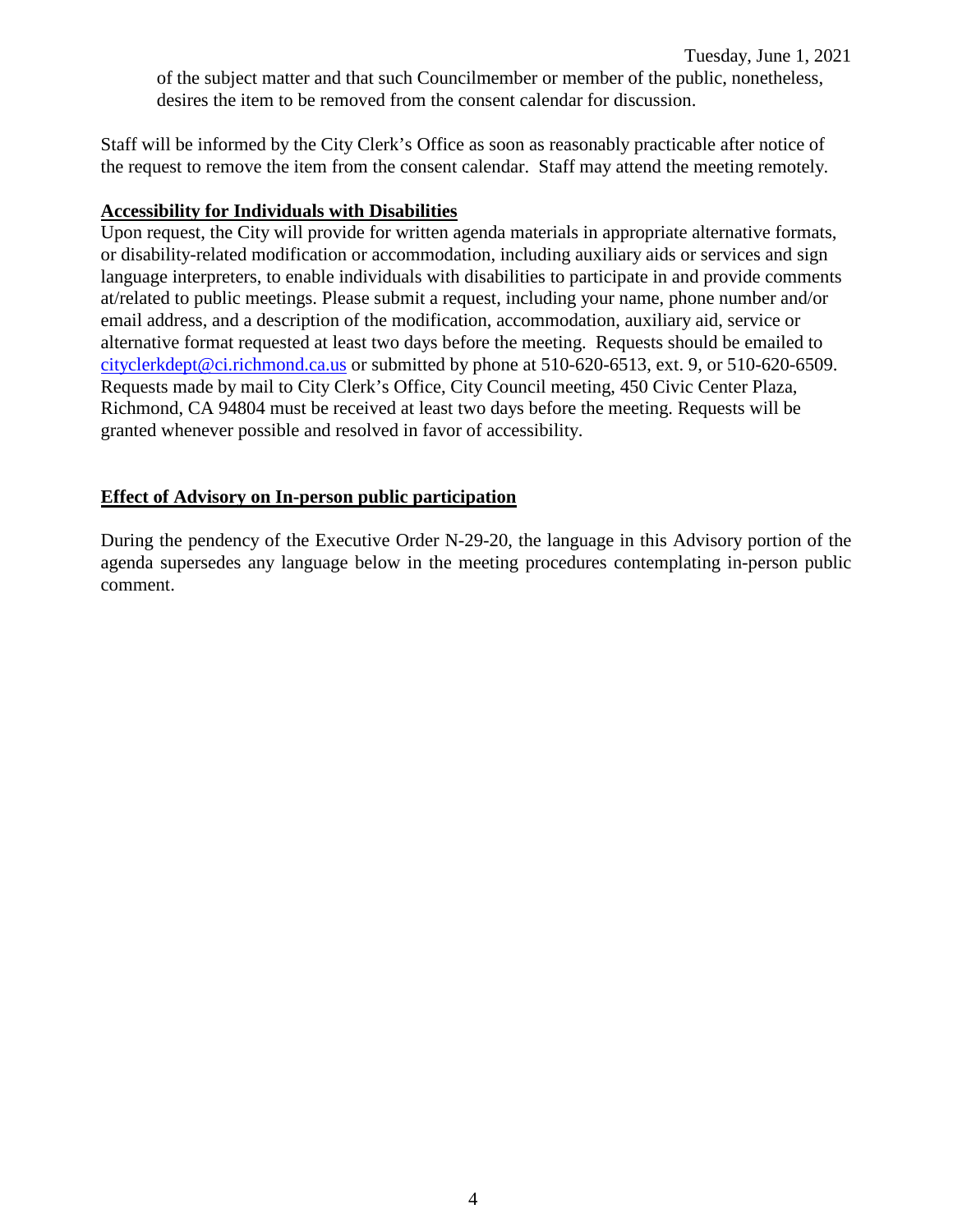# **MEETING PROCEDURES**

The City of Richmond encourages community participation at its City Council meetings and has established procedures that are intended to accommodate public input in a timely and time-sensitive way. As a courtesy to all members of the public who wish to participate in City Council meetings, please observe the following procedures:

**PUBLIC COMMENT ON AGENDA ITEMS:** Anyone who desires to address the City Council on items appearing on the agenda must complete and file a pink speaker's card with the City Clerk **prior** to the City Council's consideration of the item. Once the City Clerk has announced the item, no person shall be permitted to speak on the item other than those persons who have submitted their names to the City Clerk. Your name will be called when the item is announced for discussion. **Each speaker will be allowed up to TWO (2) MINUTES to address the City Council on NON-PUBLIC HEARING items listed on the agenda. Speakers are allowed up to THREE (3) minutes on PUBLIC HEARING items.**

**CONSENT CALENDAR:** Consent Calendar items are considered routine and will be enacted, approved or adopted by one motion unless a request for removal for discussion or explanation is received from the audience or the City Council. A member of the audience requesting to remove an item from the consent calendar that is sponsored by City staff must first complete a speaker's card and discuss the item with a City staff person who has knowledge of the subject material **prior** to filing the card with the City Clerk and **prior** to the City Council's consideration of Agenda Review. Councilmembers who request to remove an item from the consent calendar must do so during Agenda Review. An item removed from the Consent Calendar may be placed anywhere on the agenda following the City Council's agenda review.

**CONDUCT AT MEETINGS:** Richmond City Council meetings are limited public forums during which the City strives to provide an open, safe atmosphere and promote robust public debate. Members of the public, however, must comply with state law, as well as the City's laws and procedures and may not actually disrupt the orderly conduct of these meetings. The public, for example, may not shout or use amplifying devices, must submit comment cards and speak during their allotted time, may not create a physical disturbance, may not speak on matters unrelated to issues within the jurisdiction of the City Council or the agenda item at hand, and may not cause immediate threats to public safety.

**CITY HARASSMENT POLICY:** The City invites public comment and critique about its operations, including comment about the performance of its public officials and employees, at the public meetings of the City Council and boards and commissions. However, discriminatory or harassing comments about or in the presence of City employees, even comments by third parties, may create a hostile work environment, if severe or pervasive. The City prohibits harassment against an applicant, employee, or contractor on the basis of race, religious creed, color, national origin, ancestry, physical disability, medical condition, mental disability, marital status, sex (including pregnancy, childbirth, and related medical conditions), sexual orientation, gender identity, age or veteran status, or any other characteristic protected by federal, state or local law. In order to acknowledge the public's right to comment on City operations at public meetings, which could include comments that violate the City's harassment policy if such comments do not cause an actual disruption under the Council Rules and Procedures, while taking reasonable steps to protect City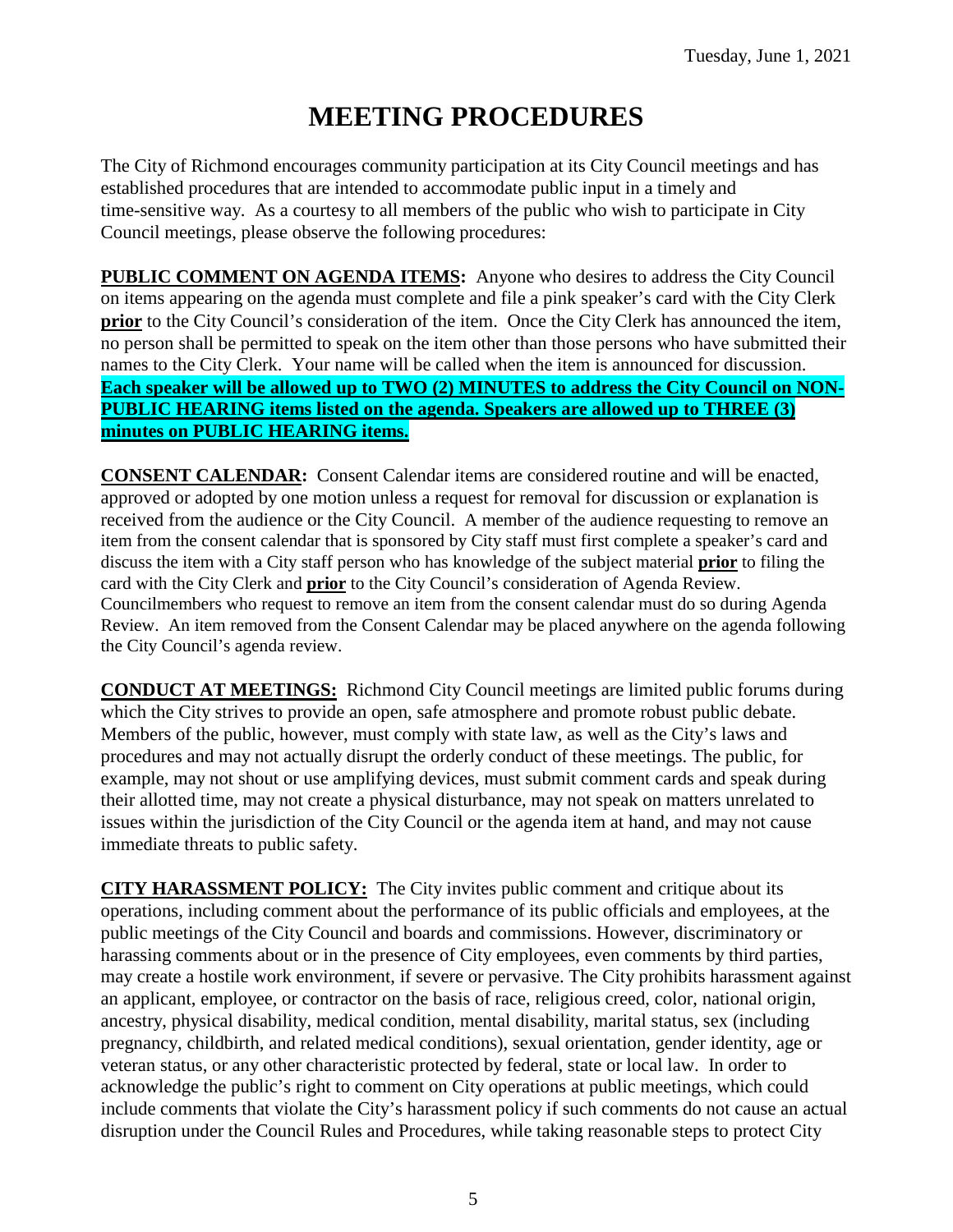employees from discrimination and harassment, City Boards and Commissions shall adhere to the following procedures. If any person makes a harassing remark at a public meeting that violates the above City policy prohibiting harassment, the presiding officer of the meeting may, at the conclusion of the speaker's remarks and allotted time: (a) remind the public that the City's Policy Regarding Harassment of its Employees is contained in the written posted agenda; and (b) state that comments in violation of City policy are not condoned by the City and will play no role in City decisions. If any person makes a harassing remark at a public meeting that violates the above City policy, any City employee in the room who is offended by remarks violating the City's policy is excused from attendance at the meeting. No City employee is compelled to remain in attendance where it appears likely that speakers will make further harassing comments. If an employee leaves a City meeting for this reason, the presiding officer may send a designee to notify any offended employee who has left the meeting when those comments are likely concluded so that the employee may return to the meeting. The presiding officer may remind an employee or any council or board or commission member that he or she may leave the meeting if a remark violating the City's harassment policy is made. These procedures supplement the Council Rules and Procedures relating to disruption of orderly conduct at Council meetings.

Any law enforcement officer on duty or whose service is commanded by the presiding officer shall be Sergeant-at-Arms of the Council meetings. He/she, or they, shall carry out all orders and instructions given by the presiding officer for the purpose of maintaining order and decorum at the Council meetings (City Council Rules of Procedure and Order Section III F, RMC Section 2.12.030).

**\*\*\*\*\*\*\*\*\*\*\*\*\*\*\*\*\*\*\*\*\*\*\*\*\*\*\*\*\*\*\*\*\*\*\*\*\*\*\*\*\*\*\*\*\*\*\*\*\*\*\*\*\*\*\*\*\*\***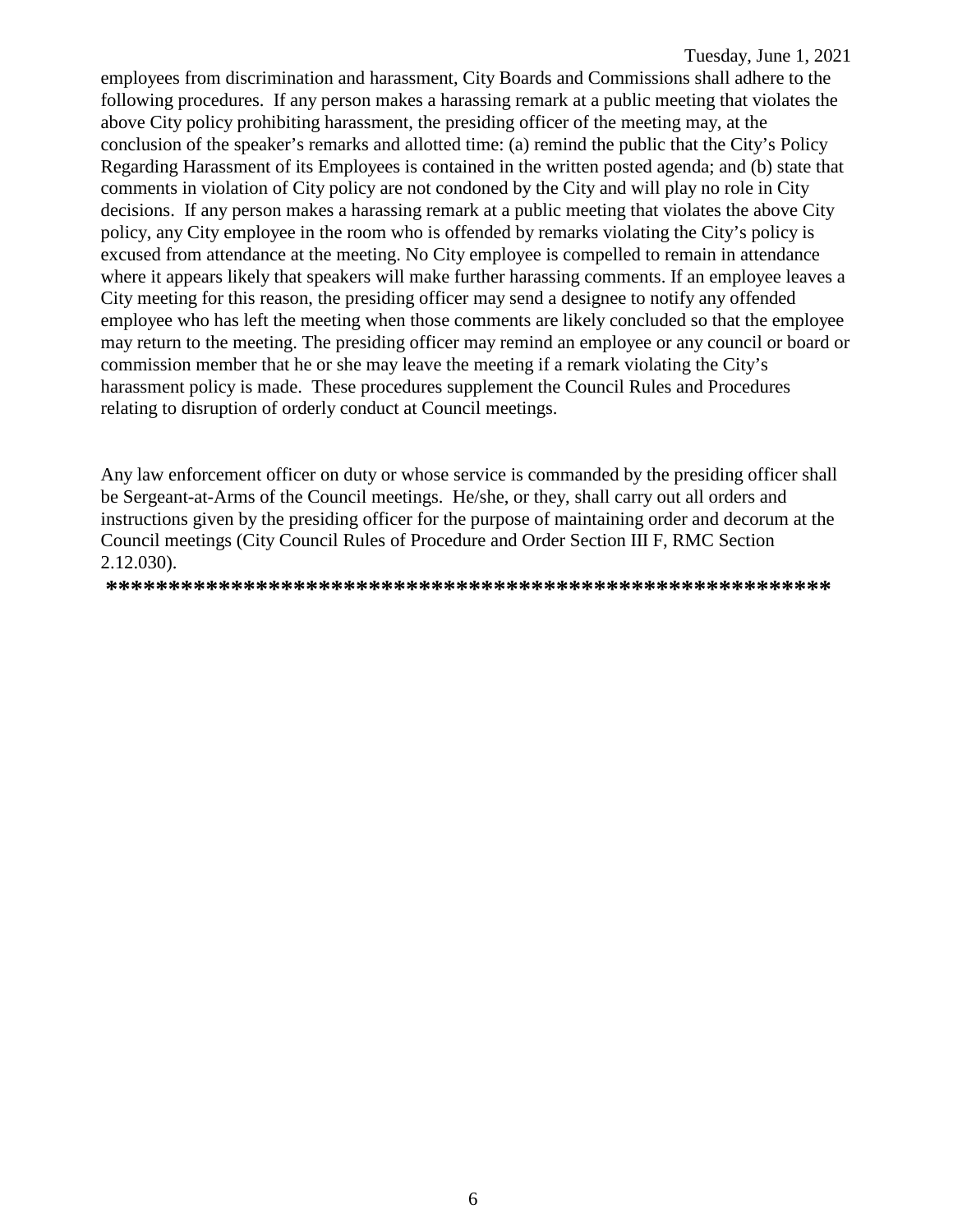# **OPEN SESSION TO HEAR PUBLIC COMMENT BEFORE CLOSED SESSION**

# 5:30 p.m.

# **A. ROLL CALL**

# **CLOSED SESSION**

# **CITY COUNCIL**

CONFERENCE WITH LABOR NEGOTIATORS (Government Code Section 54957.6):

Agency Representatives: Jack Hughes Employee organizations:

- 1. SEIU Local 1021 Full Time Unit
- 2. SEIU Local 1021 Part Time Unit
- 3. IFPTE Local 21 Mid-Level Management Unit
- 4. IFPTE Local 21 Executive Management Unit
- 5. Richmond Police Officers Association RPOA
- 6. Richmond Police Management Association RPMA
- 7. IAFF Local 188
- 8. Richmond Fire Management Association RFMA

#### **B. PUBLIC COMMENT BEFORE CLOSED SESSION**

# **C. ADJOURN TO CLOSED SESSION**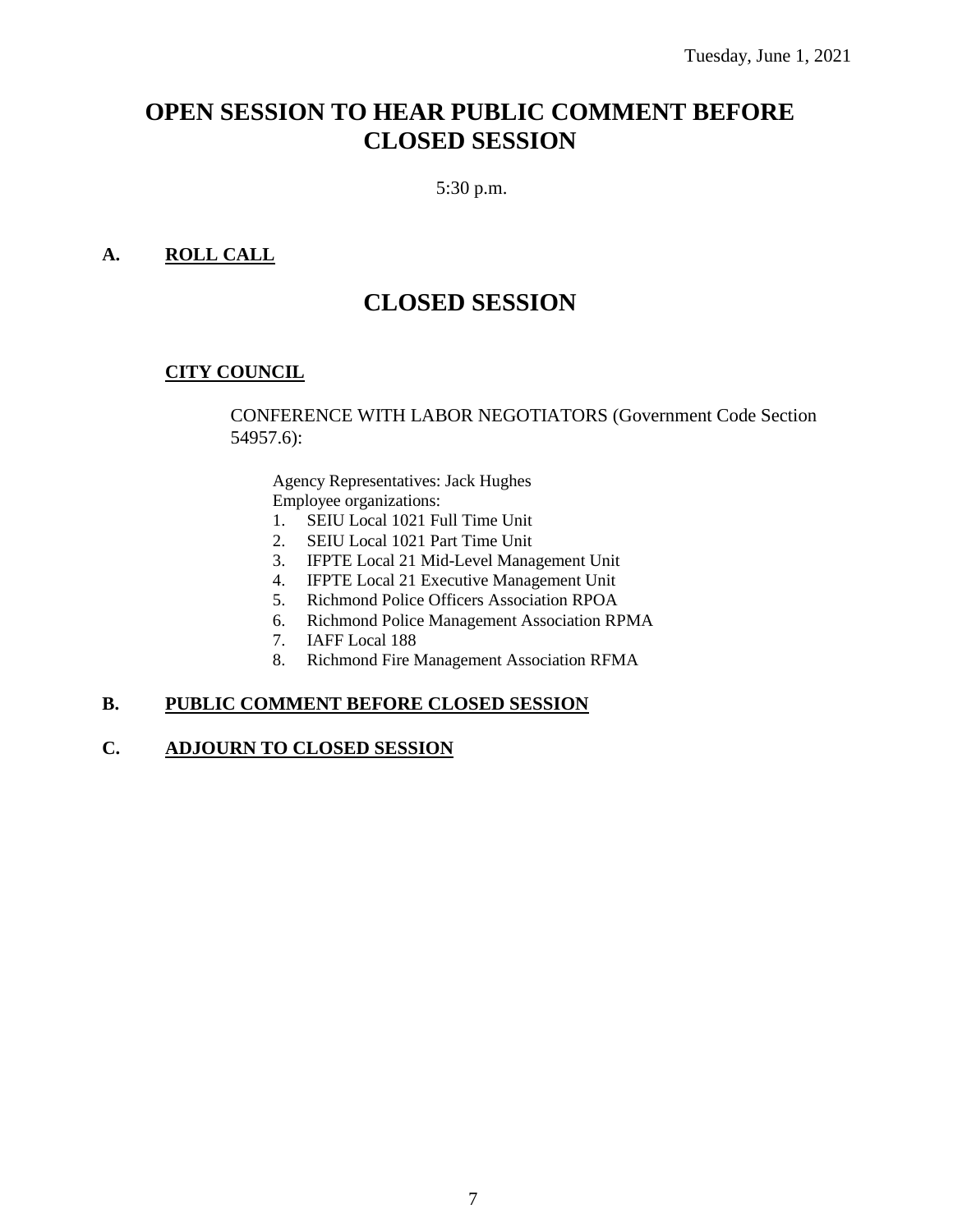# **REGULAR MEETING OF THE RICHMOND CITY COUNCIL**

6:30 p.m.

# **A. ROLL CALL**

- **B. PUBLIC COMMENT INSTRUCTIONAL VIDEO**
- **C. STATEMENT OF CONFLICT OF INTEREST**

# **D. AGENDA REVIEW**

# **E. REPORT FROM THE CITY ATTORNEY OF FINAL DECISIONS MADE DURING CLOSED SESSION**

# **F. REPORT FROM THE CITY MANAGER**

Rydin/Castro Safe Parking Program Update

# **G. OPEN FORUM FOR PUBLIC COMMENT**

# **H. CITY COUNCIL CONSENT CALENDAR**

- **H-1.** APPROVE to amend standing purchase orders to increase additional funding to (1) Omega Pacific, (2) Azco Supply, and (3) JAM Services to provide street and traffic light poles, and related products on an as-needed basis to replace damaged street and traffic light poles throughout the City in an amount not to exceed \$150,000 per vendor for the remaining of this five-year standing purchase order which expires on June 30, 2022 - Public Works Department (Joe Leach 620- 5478).
- **H-2.** ADOPT a resolution authorizing participation by Villa Mira Vista Homeowners Association in the City's private sewer lateral grant program, and award private sewer lateral grants to these developments in a manner that is consistent with the current grant program guidelines - Public Works Department (Joe Leach 620- 5478).
- **H-3.** APPROVE a construction contract amendment and payment for the final change order for roof replacement at the Corporation Yard in an amount not to exceed \$14,500 for a total construction contract amount of \$364,500 - Public Works Department (Joe Leach 620-5478).
- **H-4.** ADOPT a resolution authorizing the city manager to execute Amendment No. 6 to the Joint Exercise of Powers Agreement of the West County Agency by and Among the West County Wastewater District and the City of Richmond and Richmond Municipal Sewer District - Public Works Department (Joe Leach 620- 5478/Mary Phelps 621-1269).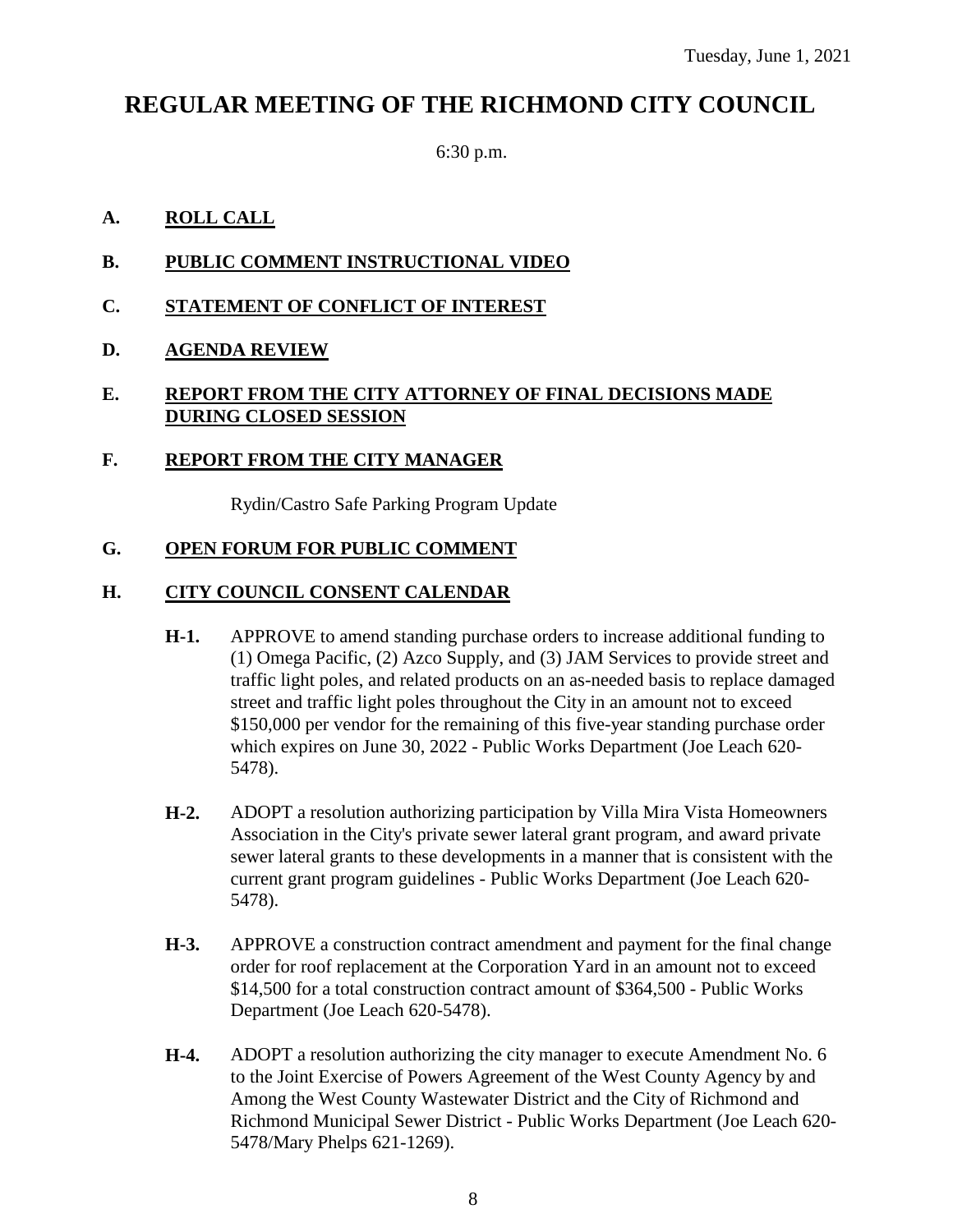- **H-5.** ADOPT a resolution approving emergency justification contracts for the cleanup and decontamination of the Parr Canal and stormwater collection system with Patriot Environmental Services in an amount not to exceed \$325,000 and for US Ecology (dba NRC Environmental) in an amount not to exceed \$90,000 for a total project amount not to exceed \$425,000 - Public Works Department (Joe Leach 620-5478/Joanne Le 620-6540).
- **H-6.** APPROVE (1) a first amendment to add an additional \$500,000 to the legal services agreement with the law firm of Downey Brand LLP for services rendered from March 1, 2021, through June 30, 2025, to represent the City in litigation relating to the development at Point Molate and (2) a fifth amendment to add an additional \$100,000 to the legal services agreement with the law firm of Downey Brand LLP for services rendered through June 30, 2025, to provide legal services in connection with the ongoing obligations under the agreements for development at the site. The services provided under both legal services agreements are paid for by the developer pursuant to the City's agreements with the developer - City Attorney's Office (Teresa L. Stricker 620-6509).
- **H-7.** APPROVE the minutes of the April 27 and May 4, 2021, regular meetings and May 10 and 11, 2021, special meetings of the City Council - City Clerk's Office (Pamela Christian 620-6513).
- **H-8.** RECEIVE the City's Investment and Cash Balance Report for the month of April 2021 - Finance Department (Belinda Brown 620-6740).
- **H-9.** PROCLAMATION declaring June 2021 as Diversity Celebration Month in the City of Richmond - Office of the Mayor (Mayor Tom Butt 620-6503).

# **I. PUBLIC HEARINGS**

- **I-1.** ADOPT a resolution approving the Engineer's Report and ordering the levy and collection of assessments in the Hilltop Landscape Maintenance District for the Fiscal Year 2021-22 providing for a three percent increase in annual assessments - Public Works Department (Joe Leach 620-5478).
- **I-2.** ADOPT a resolution approving the Engineer's Report and ordering the levy and collection of assessments in the Marina Bay Landscaping and Lighting Maintenance District for the Fiscal Year 2021-22, providing for a three percent increase in annual assessments - Public Works Department (Joe Leach 620- 5478).